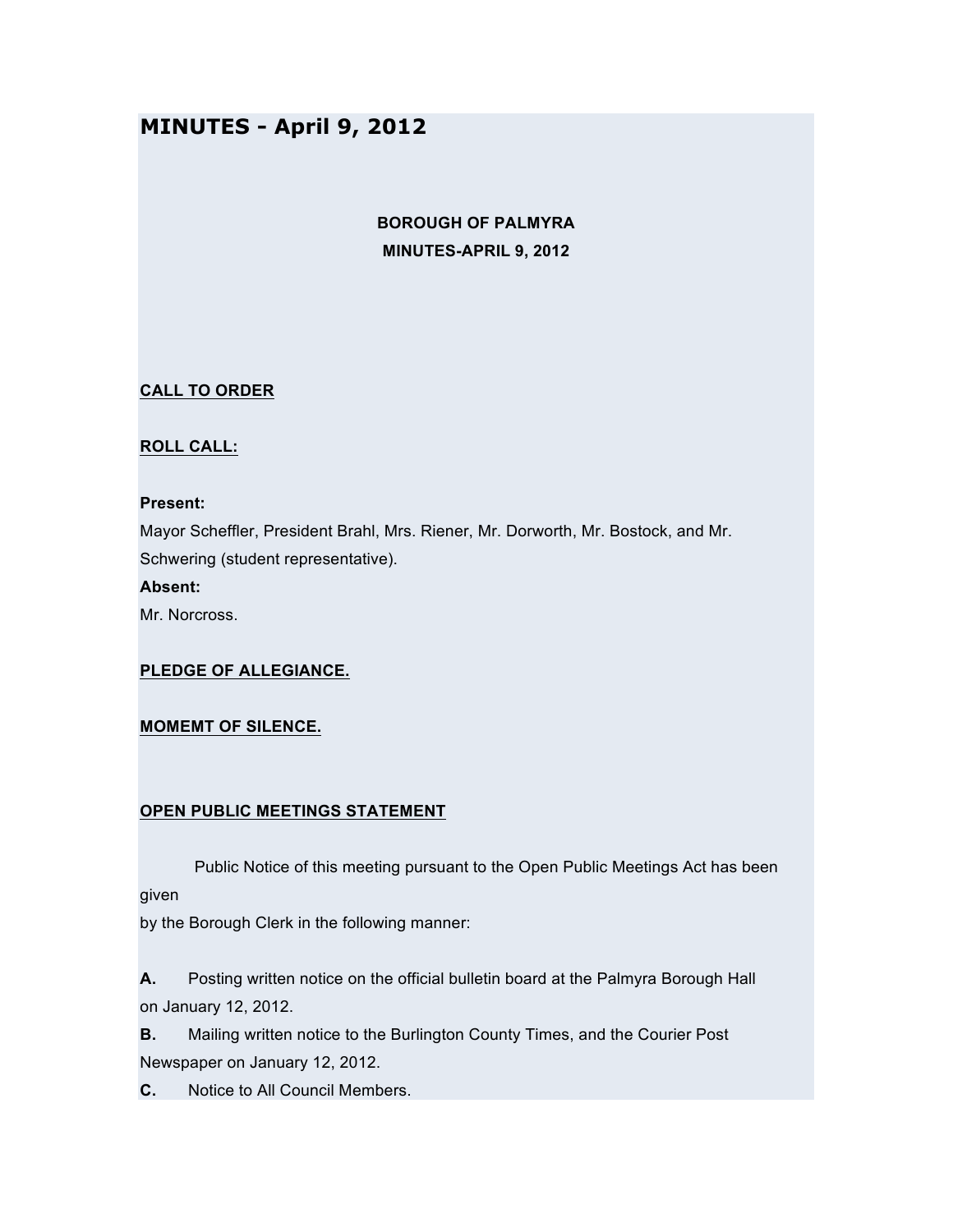#### **ORDINANCES ON FIRST READING.**

**A. Ordinance 2012-12**-An Ordinance Authorizing The Borough Of Palmyra To Provide Legal Counsel And Indemnification For Officials, Employees And Appointees Of The Borough In Certain Actions Brought Against Said Officials, Employees And Appointees. Mr. Gural explained that this ordinance is a requirement of the JIF insurance. President Brahl made a motion to adopt the ordinance on first reading, Ms. Dobbs second the motion. At the call of the roll, the vote was:

**AYES:** President Brahl, Ms. Dobbs, Mrs. Riener, Mr. Dorworth.

**NAYES:** None. The ordinance was passed on first reading and will be heard on second and final reading at the meeting of May 14, 2012 after publication according to law.

**B. Ordinance 2012-13,**An Ordinance Banning Smoking At Legion Field. Mr. Bostock arrived. Mrs. Riener inquired if this ordinance could be amended to include all parks. Mr. Rosenberg replied that the council could add any property owned by the borough. President Brahl inquired about the amount of the fine for the ordinance. Mr. Rosenberg recommends \$50.00 for the first offense and \$100.00 for the second offense. Mr. Dorworth discussed that Ethel Hardy Park should be included and will that also include the War Memorial and band shell area. Chief Pearlman discussed placing designated areas for smoking if council included all borough properties. Mr. Rosenberg discussed signs would have to be posted and also have to give fines for the violation on the sign. Mrs. Riener recommends adding the band shell area, Ethel Hardy Park, Legion Field Complex, Community Center and War Memorial to the ordinance. Mr. Dorworth made a motion to adopt the ordinance on first reading, Mr. Bostock second the motion. At the call of the roll, the vote was:

**AYES:** President Brahl, Ms. Dobbs, Mrs. Riener, Mr. Dorworth, Mr. Bostock. **NAYES:** None. The ordinance was passed on first reading and will be heard on second and final reading at the meeting of May 14, 2012 after publication according to law.

**C. Ordinance 2012-14,** An Ordinance Authorizing Special Emergency Appropriations Pursuant To N.J.S.A. 40A: 4-53(b) To Fund The Costs Associated With The Execution Of A Complete Program Of Revaluation Of Real Property For The Borough Of Palmyra. President Brahl made a motion to adopt the ordinance on first reading, Mr. Dorworth second the motion. At the call of the roll, the vote was:

**AYES:** President Brahl, Ms. Dobbs, Mrs. Riener, Mr. Dorworth, Mr. Bostock.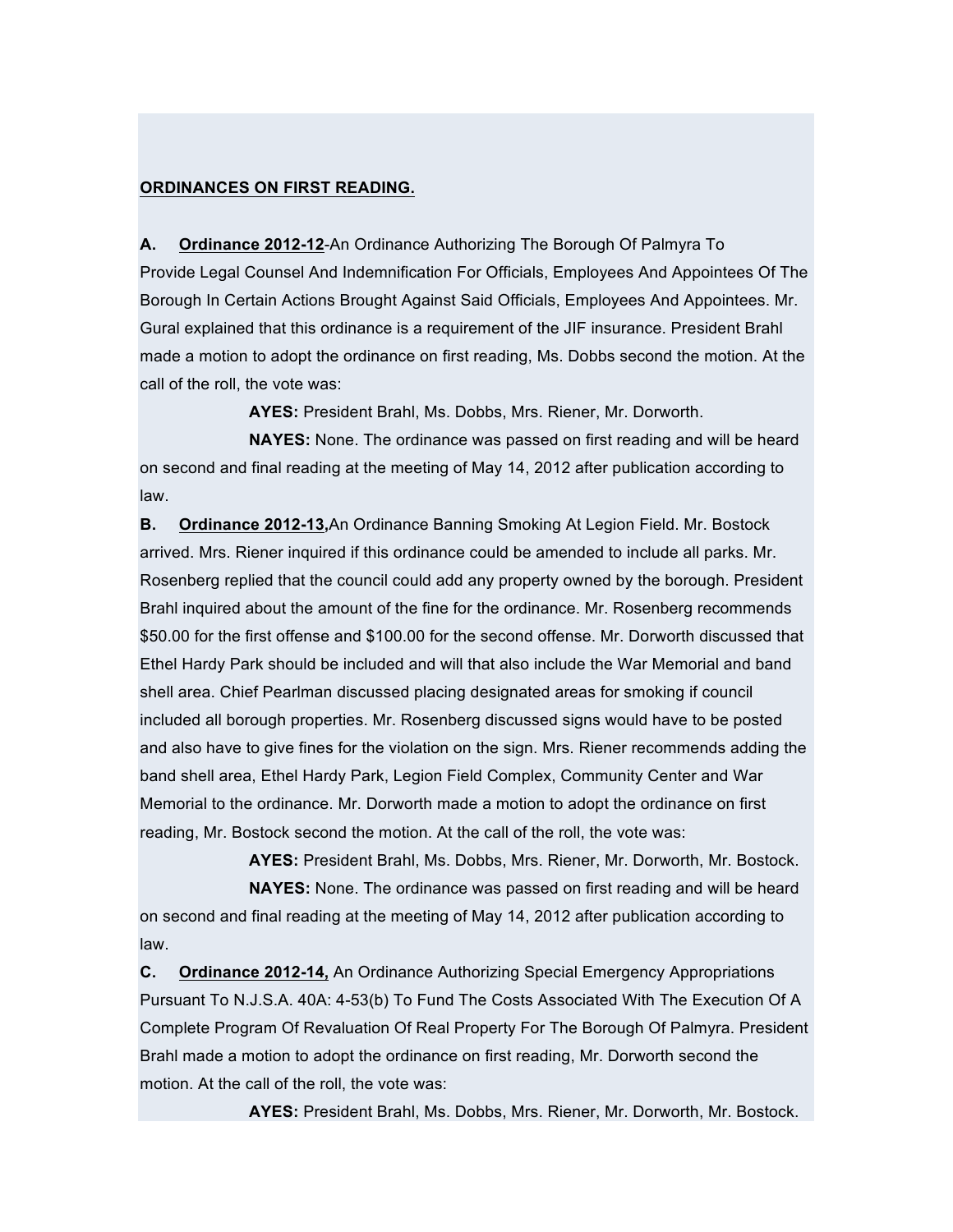**NAYES:** None. The ordinance was passed on first reading and will be heard on second and final reading at the meeting of May 14, 2012 after publication according to law.

**D. Ordinance 2012-15,** An Ordinance Providing For Various Capital Improvements. This ordinance was held until the next meeting.

#### **PUBLIC HEARING ON BID BUDGET.**

Mayor Scheffler discussed that the public hearing is on this year's business improvement districts budget in the amount of \$72,000. There are funds left from last year's budget that can be used this year. Mayor Scheffler expressed concern that there is only \$10,000 towards the recruitment of new businesses. Mr. Fratto-BID explained that the administration budget line includes other items such as the storage of the Christmas lights, Broad Street maintenance, the audit and insurance. The retail recruitment is hinged on the survey and since it is probably not going to happen this year, they will need to look at what the area can support. Mr. Fratto explained that JGSC Group is reviewing the demographics of the area, the age of the shoppers and will add a survey to the website of the BID for people to respond to. Mr. Fratto discussed that the BID needs to have more business people, than dreamers. They need owners who know how to run a business and that JGSC is helping to find established businesses to bring to the area. Mayor Scheffler inquired about the status of the BID and the Bridge Commission working on the study together. Mr. Fratto replied that they have not heard from the Bridge Commission and did not want to wait any longer. Mayor Scheffler discussed that JGSC did not file the necessary revised proposal that the Bridge Commission had requested and that it was discussed at the last Bridge Commission meeting. Mayor Scheffler inquired about the cost of a cell phone to T-Mobile. Mr. Fratto replied that the phone is registered to the BID from the previous administrator and that there is a contract with T-Mobile. JGSC did not need the use of the phone and they want to go with a plan that is less expensive when this plan runs out. Mayor Scheffler expressed concern that the audit is not completed for the BID. Mr. Fratto explained that the BID's board of directors had no idea how involved the audit would be and that they have contact Becker and Associates to put together the audit for them. There is a letter from them requesting an extension. Mrs. Riener inquired about the raise for the director in July. Mr. Fratto replied that JGSC is requesting a raise next month for their work. President Brahl inquired as to what is the vision from JGSC for the borough. Mr. Fratto explained that they want to help recruit businesses that can succeed and that they have a mailing list from all over the northeast. President Brahl discussed that there are empty stores in every mall and town and that the opportunity is here for unique businesses and lower rents. Mr. Fratto replied that the BID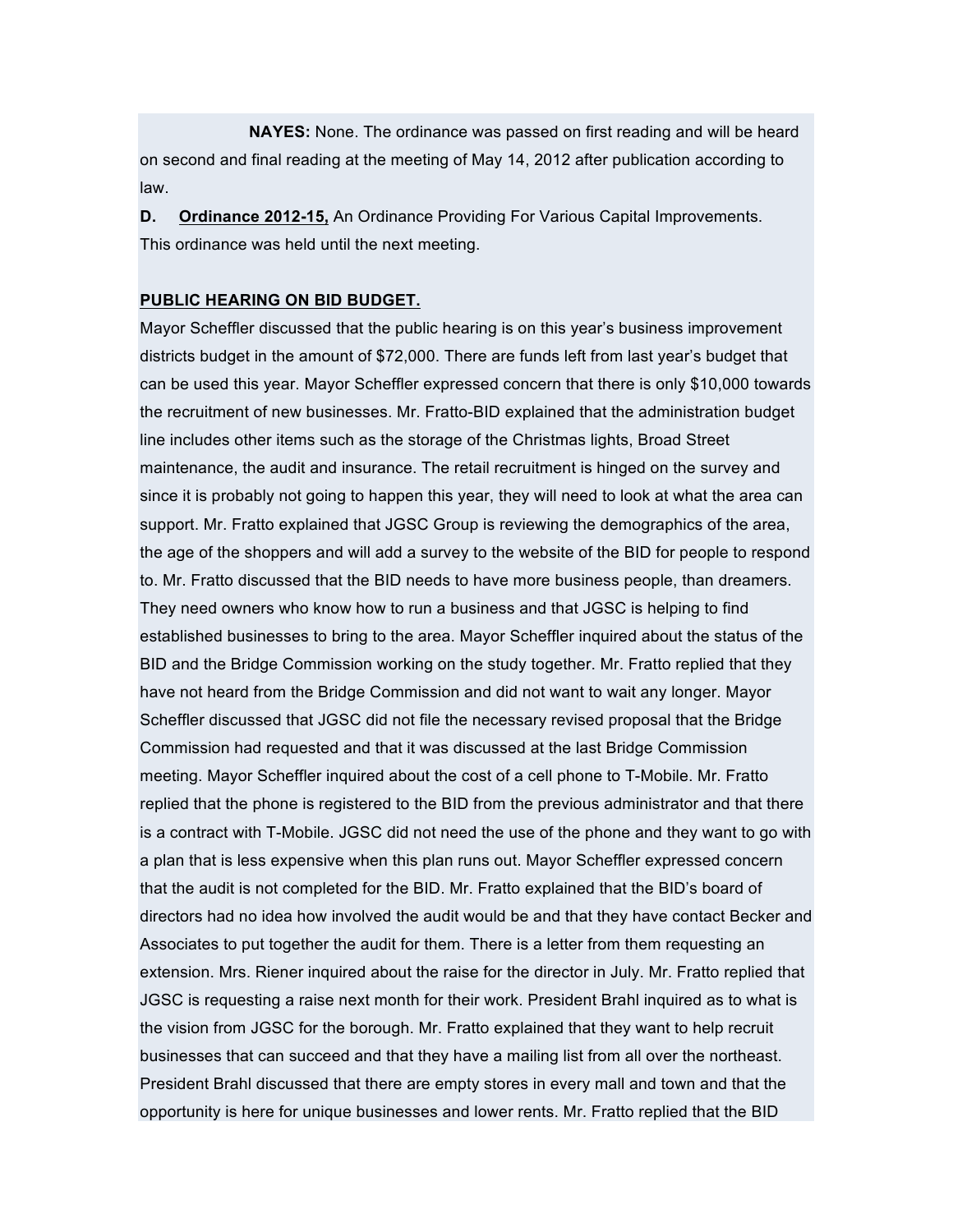wants unique businesses, but no more dollar stores, etc. Mrs. Riener would like to see a business be able to try something once and that it could take off with the right location and need. President Brahl inquired if the BID had met with the Girl Scouts about the band shell project. Mr. Fratto replied that businesses have donated individually and that in the next BID communications there will be a note about their project. The BID is not giving them any direct donations, but will give them free space at the festival to allow them to raise funds. Mayor Scheffler explained that the Girl Scouts are working on the band shell and that the BID actually held a concert there, free of charge. Mr. Fratto replied that it was a mistake to hold the concert, and that the BID should not of wasted the money. Mr. Fratto explained that the Board of Directors of the BID voted to not donate any funds to the Girl Scouts. Mr. Bostock discussed that the audit cost was more than anticipated and also the insurance cost. Recruitment can be put together and that creating awareness includes product, placement and promotion. Mr. Bostock explained that there were five interviews for the BID position and that they would have had to be an employee of the BID. The JGSC Group is not an employee of the BID and is award by a contract with them. Mr. Bostock explained that the BID is attempting to get on the right path and it has only been a year. President Brahl inquired out of all the properties in the BID how many attend the monthly meetings. Mr. Fratto replied that most of the downtown businesses and a few from the other areas. President Brahl discussed that the purpose of the BID was to create a vibrant downtown and a successful business district. President Brahl explained that he is not impressed by the JGSC group and that the council had requested that the BID meet with the Girl Scouts about the band shell. President Brahl expressed that he was disappointed that the BID did not make a donation to the Girl Scouts for the improvements to the band shell as it is a major part of the downtown area and that the BID is not communicating with borough council. Mr. Fratto replied that JGSC is in town weekly or biweekly knocking on doors of businesses and offering their services. Mr. Rosenberg explained to council that the resolution functions as an ordinance by holding a first reading and then a public hearing. The resolution needs four votes to pass. Mrs. Sheipe informed council that a notice was placed in the local newspaper about the budget hearing as required by law and also a notice was mailed out to every business in the BID. Mrs. Riener inquired if the budget during the approval process could be increased or decreased. Mr. Gural explained that if the resolution did not pass the vote tonight it would have to be reintroduced with the different amount. Mrs. Riener discussed that she shares some of President Brahl concerns with the breakdown of costs and expenses. President Brahl made a motion to open the public hearing, Mr. Dorworth second the motion. All members present voted in favor of the motion.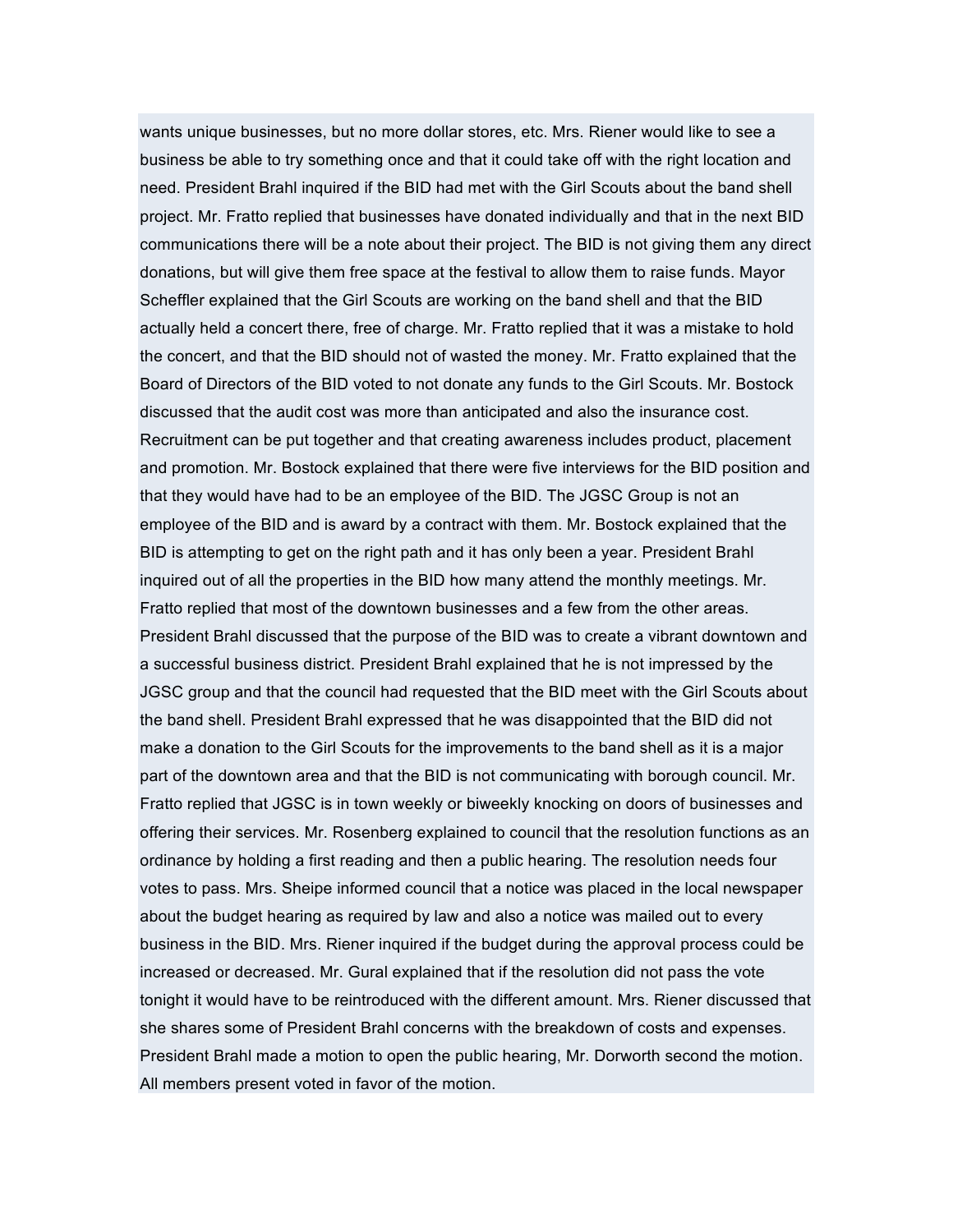Mr. DiLeo-Morgan Avenue informed council that he has not had a business in his building for six years and that it is vacant and he pays taxes and sewer to the Borough and now the BID tax. Mr. DiLeo discussed that he had emailed all of council and request that vacant buildings not be tax additional as they do not benefit from the BID and that he could use that extra money to advertise for a business. The flash promotions do very little to bring businesses into the town. The property is producing no income and that council should reconsider the entire program. Mayor Scheffler thanked Mr. DiLeo for reaching out to council and expressing his views.

Mr. Loltonuk-Broad Street discussed that council deals with a larger budget and that not all of the residents attend their meetings either. Mayor Scheffler explained that the Mayor and Borough Council are still responsible to everyone in the borough, whether they attend the meetings or not.

President Brahl made a motion to close the public hearing, Ms. Dobbs second the motion. All members present voted in favor of the motion.

Mayor Scheffler discussed council giving the BID the \$24,000 that was already billed and seeing what can be done and that the BID is constantly making mistakes with other taxpayer's money. Mrs. Riener discussed that she supports the BID and that her concerns are no reflection on the actual business owners, but that she is not comfortable with the consulting firm and that she has some concerns with the expenditures. Ms. Dobbs discussed that the amount of \$72,000 was not discussed by council and that it was present to council by the BID committee. President Brahl discussed that he needs to justify the spending and has not been sold that this is good for the businesses or borough. Mr. Dorworth discussed that he also has been struggling and that a no vote means it does not pass and that perhaps the doubts can be put to rest in a year, he would like to see Palmyra brought back to life. Mr. Rosenberg explained that the BID budget is to be prepared by the BID and that it is the BID's responsibility to come back to council with a new budget if council does not seek to approve this one. Council can give the BID some direction where they would like it to be at and have them resubmit their budget for approval. Mr. Dorworth inquired if there were any other business owners in the audience. Mr. Tomarchio explained that he is a business owner and that the whole question is are the right people running the BID. The committee hired someone who they thought can run the BID and also that the money was held up by the borough for a time. Mr. Tomarchio discussed that things take time to get started and that Palmyra is a difficult demographic. Mr. Tomarchio requested that council approve one more year of the budget for the BID. Mr. Bostock discussed that Collingswood and Haddonfield are soliciting successful and well established businesses to relocate in their towns. Mr. Dorworth suggested lowering the budget to \$50,000. Mr. Rosenberg informed council that in order to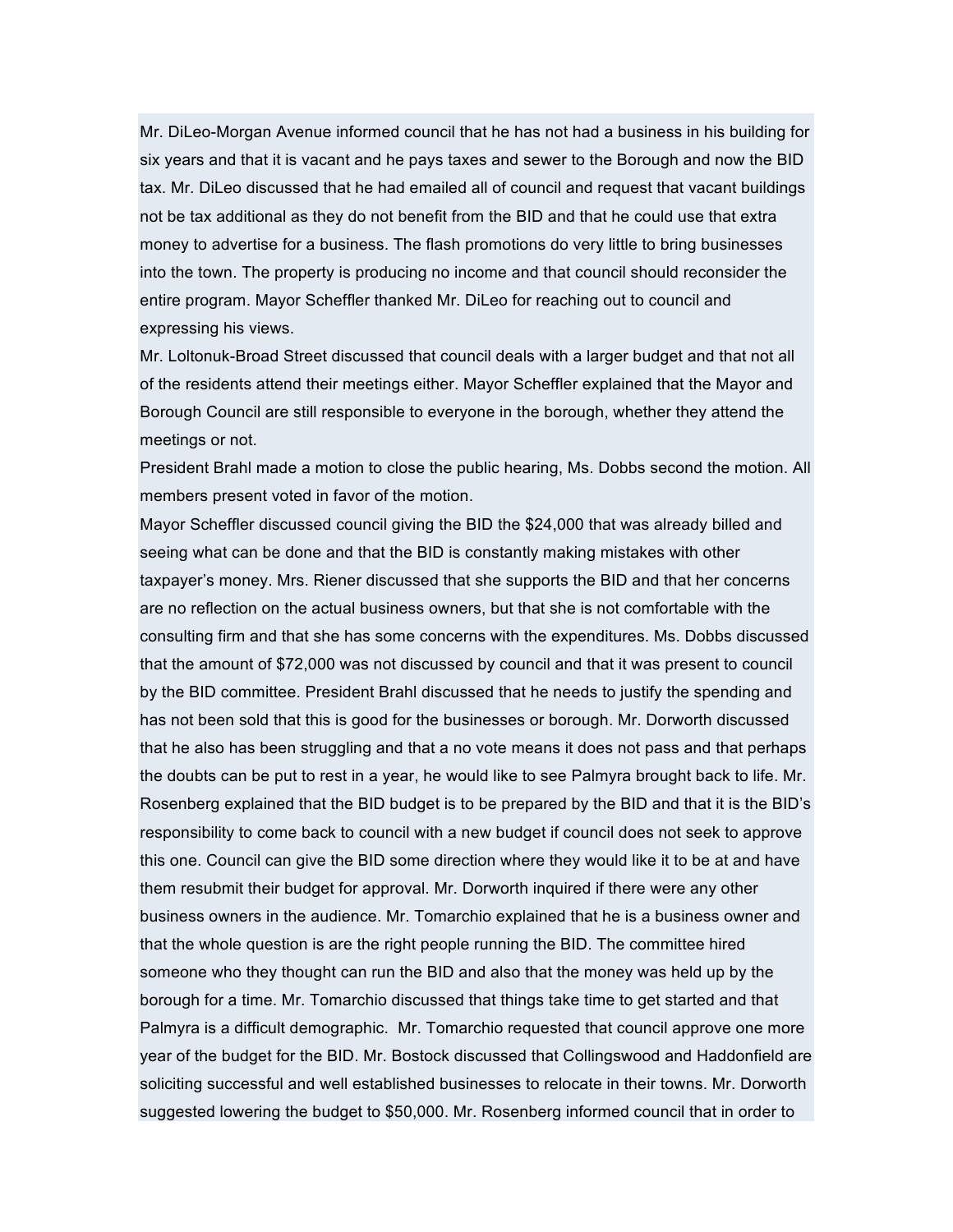amend the budget it would have to be reduced and advertised. Mr. Fratto explained that he could not agree with a new number this evening for the budget, it would have to be discussed at the Board of Directors meeting. President Brahl discussed that the amount of \$72,000 is fine with him, but the salaries listed are too high and that he will not support the budget next year if the process is not corrected. Mr. Bostock made a motion to approve the budget at \$72,000, President Brahl second the motion. At the call of the roll, the vote was:

**AYES:** President Brahl, Ms. Dobbs, Mrs. Riener, Mr. Dorworth, Mr. Bostock. **NAYES:** None.

## **RESOLUTIONS.**

**Consent Agenda-** Resolution 2012-79 to Resolution 2012-86 will be enacted as a single motion, if any resolution needs additional discussion it will be removed from the consent agenda and voted on separately. Mayor Scheffler read the title of the resolutions into the record. President Brahl made a motion to approve the consent agenda, Mr. Bostock second the motion. At the call of the roll, the vote was:

> **AYES:** President Brahl, Ms. Dobbs, Mrs. Riener, Mr. Dorworth, Mr. Bostock. **NAYES:** None.

**A. Resolution 2012-79,** Resolution Authorizing Engineer To Perform Services For Monmentation Location Services. (handicapped ramps).

**B. Resolution 2012-80,** Resolution Approving A Contract Change Order For Construction Of Handicapped Ramps.

**C. Resolution 2012-81,** Resolution Authorizing Engineer To Prepare Street Condition Map

and Stop Sign Inventory.

**D. Resolution 2012-82,** Resolution Accepting A Certified List From Palmyra Borough Participating Volunteer Fire Companies For Eligibility In Length Of Service Awards Programs For The Year 2012.

**E. Resolution 2012-83,** Resolution Authorizing The Mayor To Sign An Agreement With The Burlington County Board of Chosen Freeholders For the 2012 Solid Waste Services.

**F. Resolution 2012-84¸**Resolution Authorizing The Cancellation Of Totally Disabled Veteran for Block 152, Lot 9.02 Qualifier C6210 Tax Year 2012 And Thereafter and Refunding Taxes Paid.

**G. Resolution 2012-85,** Resolution Authorizing The Payment Of Bills.

**H. Resolution 2012-86,** Resolution Awarding Professional Services Contract To TrashPro For Consulting Services.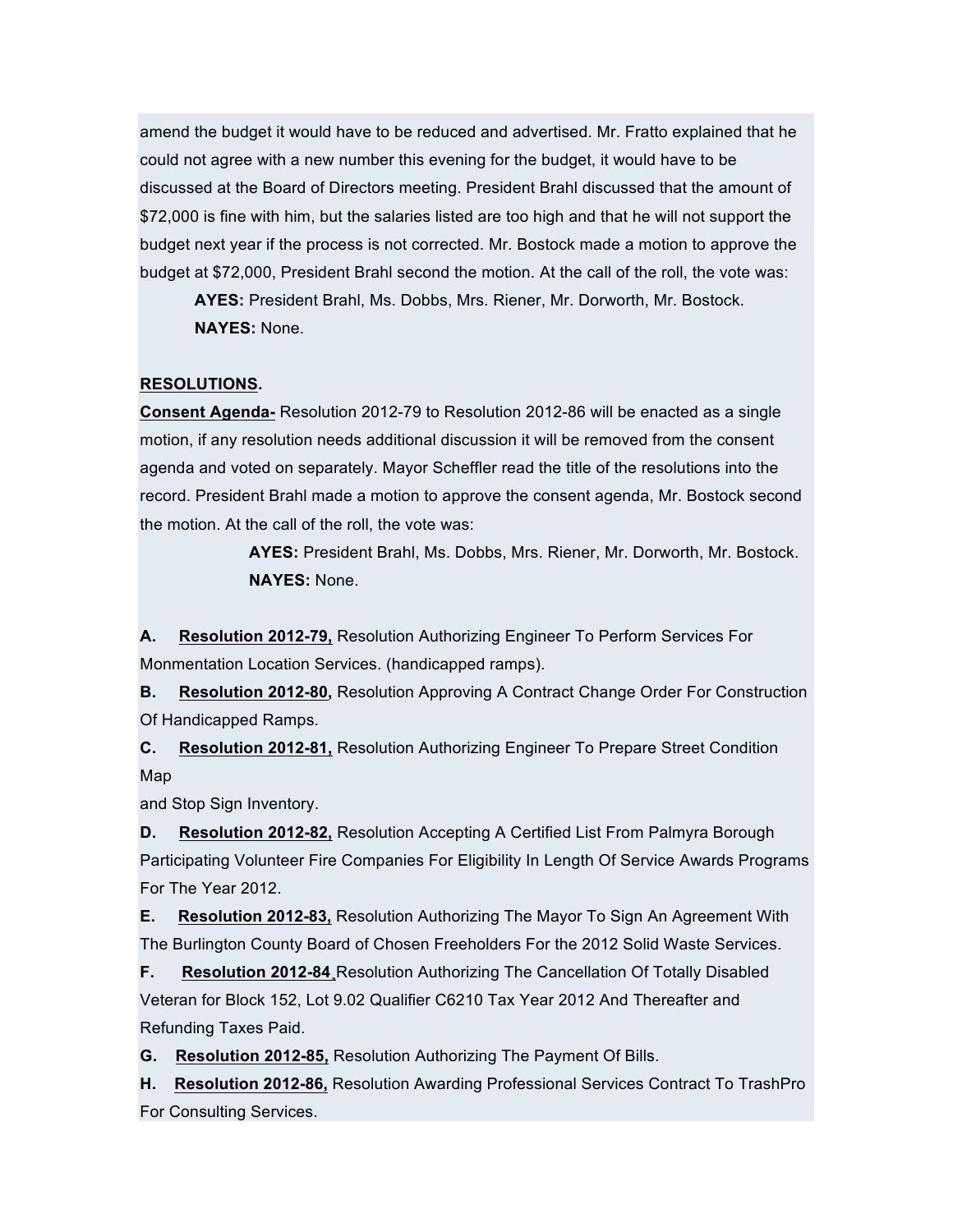**I. Resolution 2012-87,** Resolution Awarding Contract To Professional Property Appraisers Inc. For Revaluation Of Borough. This resolution will award the contract for the revaluation of the borough to Professional Property Appraisers. Mr. Davis, from the firm informed council that the revalue was order by the Burlington County Board of Taxation and that after approval from the state on the contract, they will start sending out information to residents that will give basic information, telephone numbers, and website. The field inspectors should be starting around the beginning of June. The public will have an opportunity to appeal the decision of the revalue company around November, before the values are placed on the books. President Brahl made a motion to approve the resolution, Mr. Bostock second the motion. At the call of the roll, the vote was:

**AYES:** President Brahl, Ms. Dobbs, Mr. Dorworth, Mr. Bostock. **NAYES:** None. **ABSTAIN:** Mrs. Riener.

**J. Resolution 2012-88,** Resolution Approving The Salaries For Employees. Mr. Gural explained that this resolution references the salary ordinance, but lists each position individually with the exact amount of the salary. The salaries include a 2% raise for the 2012 year and are retroactive only to April 1. President Brahl made a motion to approve the resolution, Mrs. Dobbs second the motion. At the call of the roll, the vote was:

**AYES:** President Brahl, Mrs. Dobbs, Mrs. Riener, Mr. Dorworth, Mr. Bostock. **NAYES:** None.

**K. Resolution 2012-89,** Resolution Awarding Contract To Life Fitness, Inc. (community center). Mr. Dorworth made a motion to approve the resolution, Mrs. Dobbs second the motion. At the call of the roll, the vote was:

**AYES:** President Brahl, Mrs. Dobbs, Mrs. Riener, Mr. Dorworth, Mr. Bostock. **NAYES:** None.

**L. Resolution 2012-90,** Resolution Appointing Certified Municipal Court Administrator. Held until after executive session.

**M. Approval of Treasurer's Report.** President Brahl made motion to approve the report, Mr. Bostock second the motion. At the call of the roll, the vote was:

**AYES:** President Brahl, Mrs. Dobbs, Mrs. Riener, Mr. Dorworth, Mr. Bostock. **NAYES:** None.

#### **PUBLIC COMMENT.**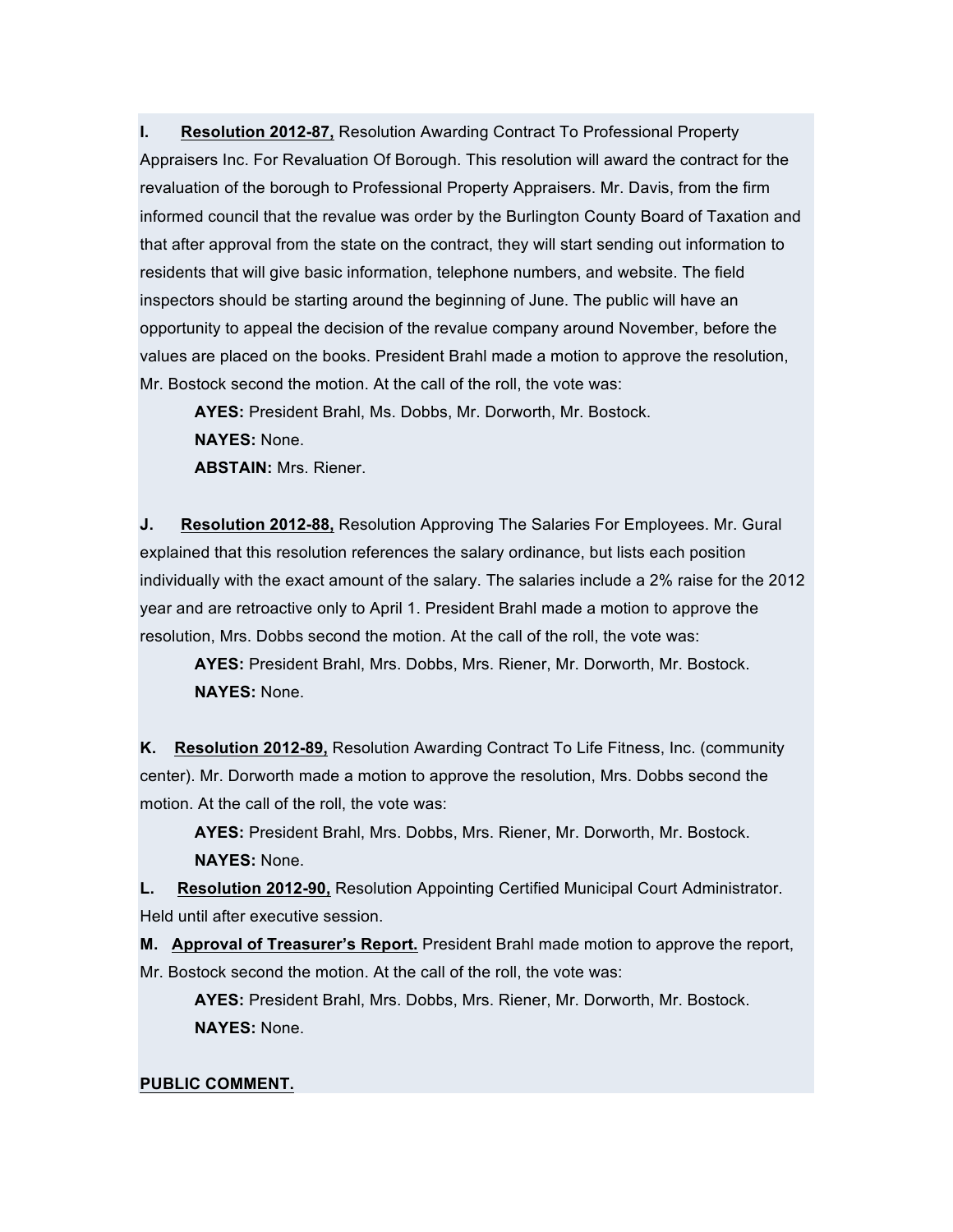Mr. Bostock made a motion to open the meeting to the general public, Mr. Dorworth second the motion. All members present voted in favor of the motion.

Mrs. Ganges-Orchard-informed council that the traffic on Orchard is getting worse and that the cars leaving the business speed down the street. The children play basketball and the parents have to holler for the cars or trucks to slow down. There is a stop sign on Broad, but they go right through it. There is a need for a speed bump to slow the employees from Kerbeck. President Brahl remembered meeting with the residents several years ago and that it was a problem then. The police department had placed the speed trailer on the street at that time and it seems to help. Chief Pearlman explained that the trailer is on the older side and not really usable. Mrs. Ganges discussed that the speeding slowed down when the employees at Kerbeck were told to. President Brahl discussed that the car dealers test run the cars down the street and that a letter should be drafted to the businesses in the area about the problem with their employees speeding. Chief Pearlman will have the patrols stepped up in the area during the problem times. Mr. Gural informed council that a traffic study was completed about two years ago. Mayor Scheffler requested that a letter be written first and for the Chief to meet with his sergeants about the patrols. Mrs. Dobbs discussed that the Market Street road project will cause more vehicles on the side streets.

Mr. Clark-Columbia-thanked council for the handicapped ramps, but that he has some pressing concerns with the sidewalks in the borough. The people who need wheelchairs and have difficulty walking are having trouble with the broken sidewalks and tree roots coming up on them. Mayor Scheffler informed Mr. Clark that the borough is reviewing the shade tree and sidewalk ordinance to attempt to fix the problems. The ordinance should be on the agenda for first reading. Mayor Scheffler discussed that the other issue is that the borough needs to hire a code enforcement officer to monitor the issues.

No one else from the public wishing to be heard, President Brahl made a motion to close the public hearing, Mr. Dorworth second the motion. All members present voted in favor of the motion.

#### **COMMITTEE REPORTS.**

**Police Committee-** Mr. Dorworth informed council that Patrolman Leusner did an excellent job with a traffic stop that involved a gun and some illegal materials. The police report is on file.

**School Board-** Mr. Bostock informed council that the school board approved their budget and also approved a resignation of the current superintendent.